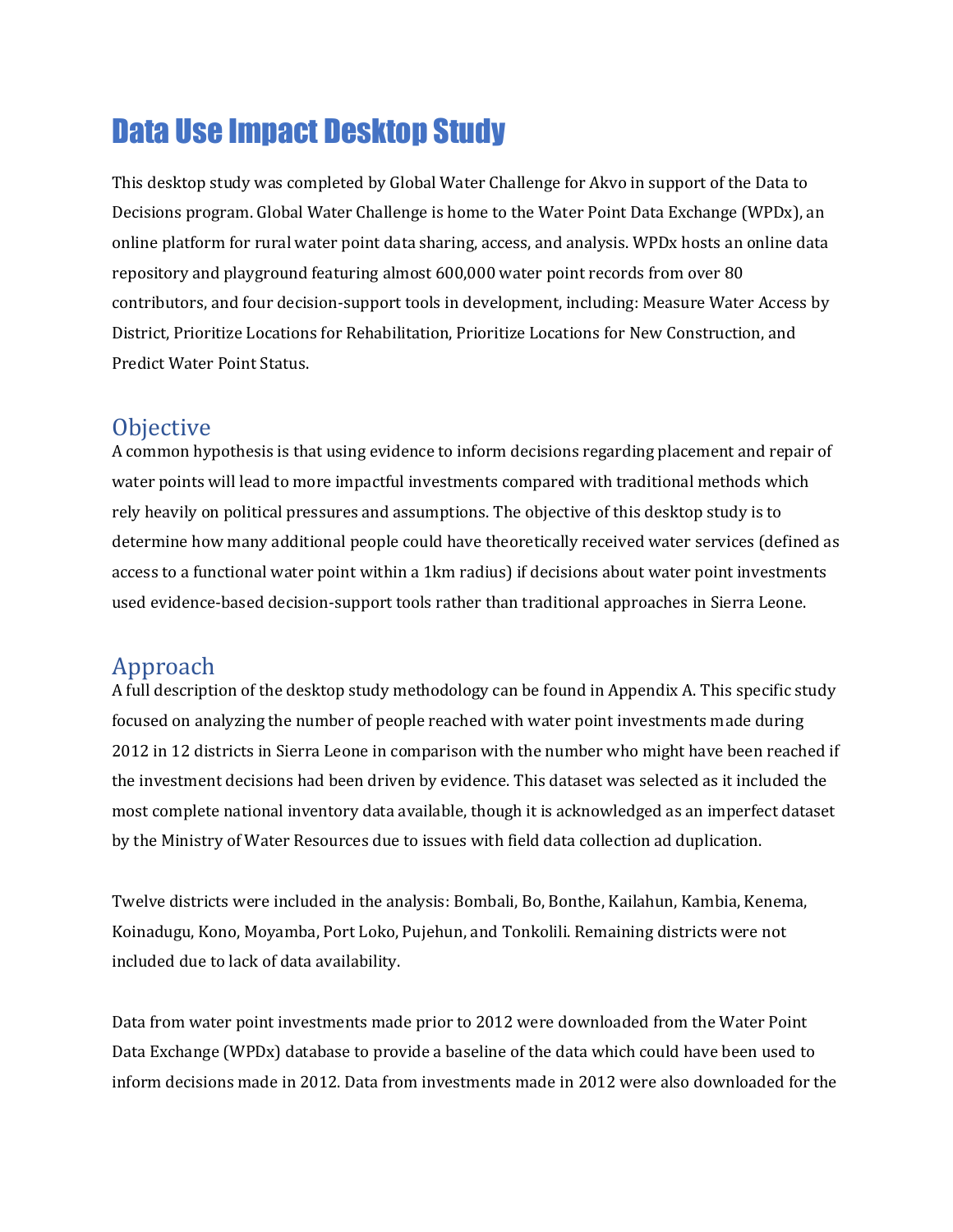12 districts from the WPDx database. The majority of data was provided by the Ministry of Water Resources, with lesser contributions from non-governmental organizations (NGOs) working in Sierra Leone. A total of 39,111 records were available regarding water points installed prior to 2012 and 2,071 records were available for water points installed in 2012. During the analysis, any existing duplicate points were identified and deleted to avoid double counting.

Using the evaluation and repair priority methods, the number of people reached by water point installations and rehabilitations from twelve districts in Sierra Leone were analyzed and compared with the number of people which could have been reached based on recommendations from the WPDx decision-support tools. The 2012 Sierra Leone dataset did not clearly differentiate between rehabilitations and new constructions. For this analysis, all 2012 water investments were assumed to be rehabilitations and only the Priority Location for Rehabilitations tool was utilized. In general, rehabilitations are much more cost-efficient compared to new constructions, therefore this analysis provides a conservative estimate of cost savings. Cost estimations were determined using an average cost of \$1,000 per rehabilitation. For all investments, the number of people reached by each point was capped at a maximum of 500 people (per Sphere guidance).

#### **Results**

Across all study districts, there were a total of 1,561 water investments made in 2012 compared to 430 recommended rehabilitations based on the WPDx analysis. The substantially lesser number of recommendations still would have reached substantially greater unserved populations compared with the 2012 investments (109,043 people reached from the WPDx recommendations versus 28,556 reached from the 2012 investments). The reason for this disparity is evident in the clear trend observed in all districts was that the majority of water points installed or rehabilitated in 2012 were located in areas where the surrounding populations were already served by other functional water points (see Figure 1). While these investments may have improved service quality, they did not reach the targeted unserved population. After removing all 2012 points located in areas where nearby populations were already served but other functional points, only 8% of water points installed or rehabilitated in 2012 on the national scale were found to reach unserved populations (individual districts ranged from 2% to 19%, average 9%). See Table 1 for more details.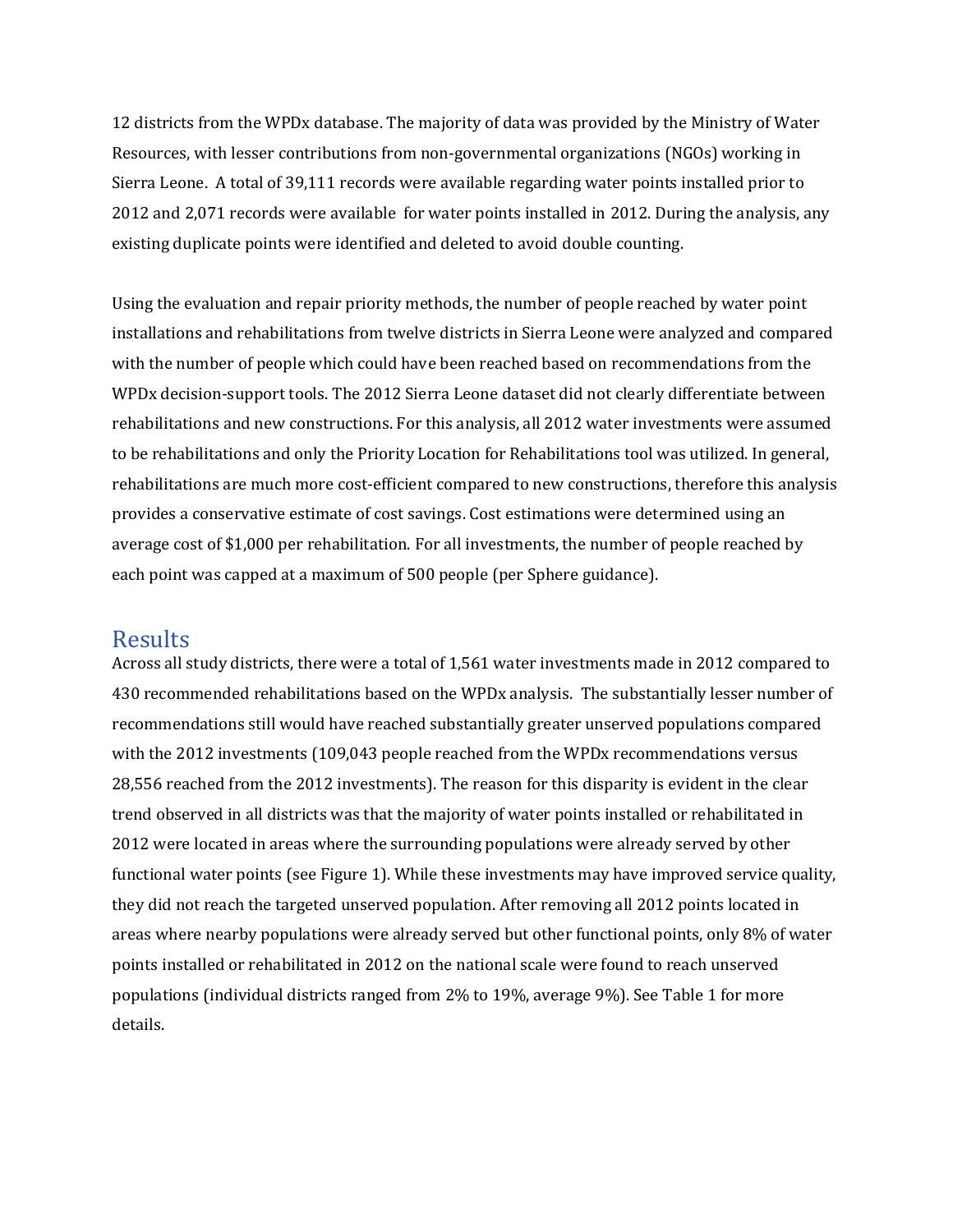In all districts, the use of WPDx analysis to inform rehabilitation locations would have resulted in a substantially greater number of unserved populations being served. Overall, WPDx analysis would have conservatively resulted in a 141% increase (individual districts ranged from 19% to 1208%, average 353%). Note that these percentage increases are discounted by 50% per the desktop methodology. See Table 1 for details.



**Figure 1. Map image from Tonkolili showing investments and recommendations.** In the image, only one of the investments made in 2012 (in green) reached an unserved population (120 people). Conversely, recommended locations for rehabilitation (in orange) would have reached 3,765 according to the analysis.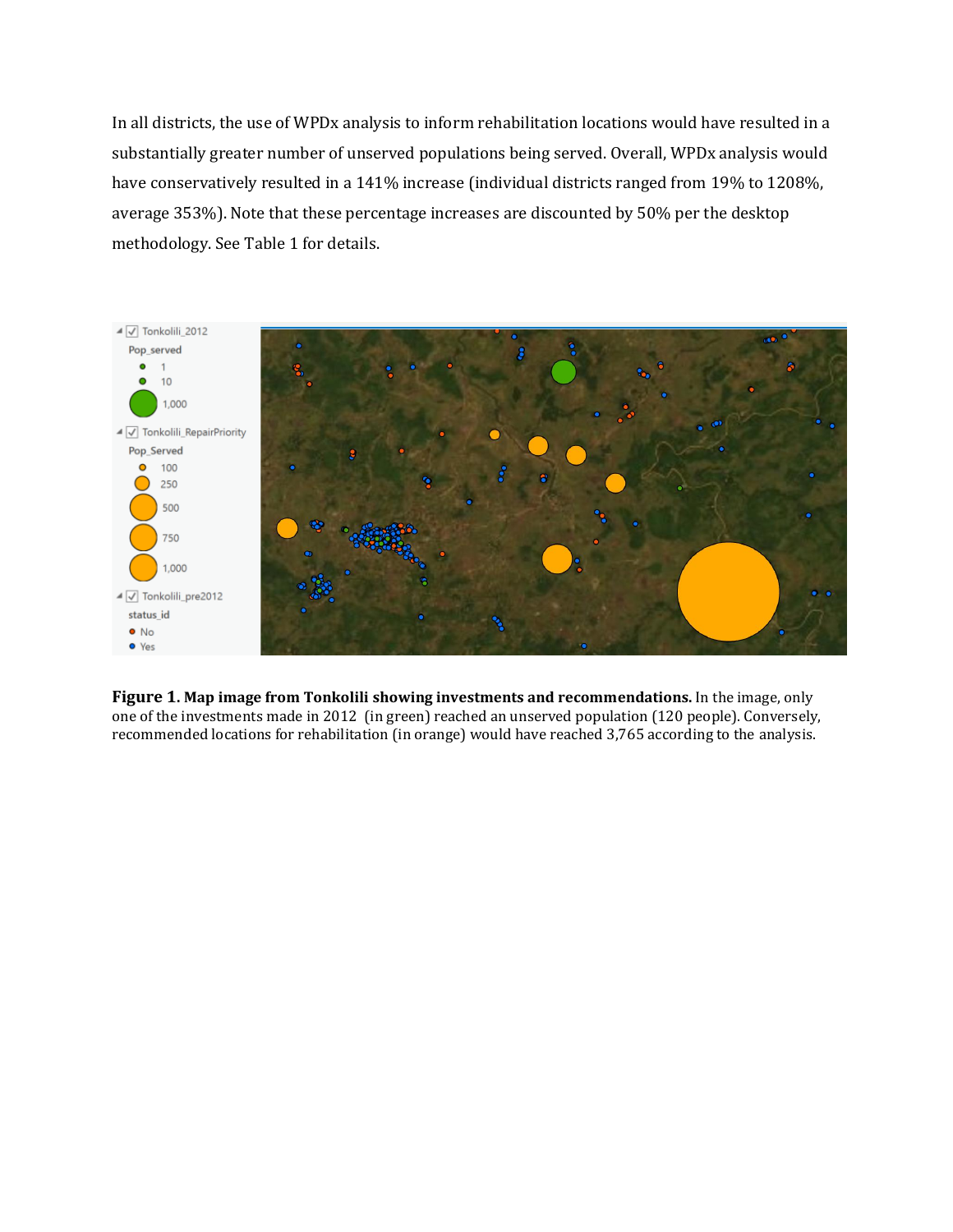|              |                                                | Using actual 2012 water point investments                                       | <b>Using WPDx decision-</b><br>support analysis                           |                        |                                   |                                    |                                           |
|--------------|------------------------------------------------|---------------------------------------------------------------------------------|---------------------------------------------------------------------------|------------------------|-----------------------------------|------------------------------------|-------------------------------------------|
|              | <b>Total number</b><br>of water<br>investments | Number of<br>water<br>investments<br>which<br>reached<br>unserved<br>population | <b>Percent of</b><br>investments<br>which reach<br>unserved<br>population | Population<br>reached* | <b>Number of</b><br><b>Rehabs</b> | <b>Repair</b><br>priority<br>pop.* | <b>Potential</b><br>efficiency<br>gains** |
| <b>Bo</b>    | 284                                            | 5                                                                               | 2%                                                                        | 1372                   | 34                                | 9040                               | 279%                                      |
| Bombali      | 96                                             | 10                                                                              | 10%                                                                       | 1747                   | 40                                | 8163                               | 184%                                      |
| Bonthe       | 93                                             | 17                                                                              | 18%                                                                       | 3800                   | 24                                | 6013                               | 29%                                       |
| Kailahun     | 96                                             | 3                                                                               | 3%                                                                        | 423                    | 22                                | 6719                               | 744%                                      |
| Kambia       | 97                                             | 5                                                                               | 5%                                                                        | 1552                   | 48                                | 14958                              | 432%                                      |
| Kenema       | 308                                            | 18                                                                              | 6%                                                                        | 3578                   | 31                                | 6891                               | 46%                                       |
| Koinadugu    | 113                                            | 10                                                                              | 9%                                                                        | 2642                   | 32                                | 6609                               | 75%                                       |
| Kono         | 68                                             | 3                                                                               | 4%                                                                        | 224                    | 26                                | 5638                               | 1208%                                     |
| Moyamba      | 43                                             | 4                                                                               | 9%                                                                        | 1223                   | 46                                | 12283                              | 452%                                      |
| Port Loko    | 177                                            | 34                                                                              | 19%                                                                       | 5567                   | 42                                | 7771                               | 20%                                       |
| Pujehun      | 92                                             | 17                                                                              | 18%                                                                       | 5328                   | 25                                | 7336                               | 19%                                       |
| Tonkolili    | 94                                             | 3                                                                               | 3%                                                                        | 1100                   | 60                                | 17622                              | 751%                                      |
| Average      | 130                                            | 11                                                                              | 9%                                                                        | 2,380                  | 36                                | 9,087                              | 353%                                      |
| <b>Total</b> | 1,561                                          | 129                                                                             | 8%                                                                        | 28,556                 | 430                               | 109,043                            | 141%                                      |

**Table 1. Comparison of populations reached by 2012 investments and WPDx recommended rehabilitations.**

\*Population reached is capped at 500 people per water point.

\*\* To be conservative, the raw percentage increase was decreased by 50%.

Additionally, utilizing the recommended rehabilitations would have resulted in a substantial reduction in both cost-per-person and overall capital costs. On a national basis (total of all study districts), the cost per-person for the 2012 investments was determined to be \$54.66 (individual districts ranged from \$17.27 per-person to \$303.57 per-person, average of \$98.16 per-person) compared a national-scale cost of \$3.94 per-person (individual districts ranged from \$3.21 perperson to \$5.40 per-person, average of \$3.94 per-person) for the resulting recommended rehabilitations. These figures represent an almost 14-fold cost savings per person, or a reduction of 93% nationally (individual districts range from 81% to 98%, average of 96%). See Table 2 for more details.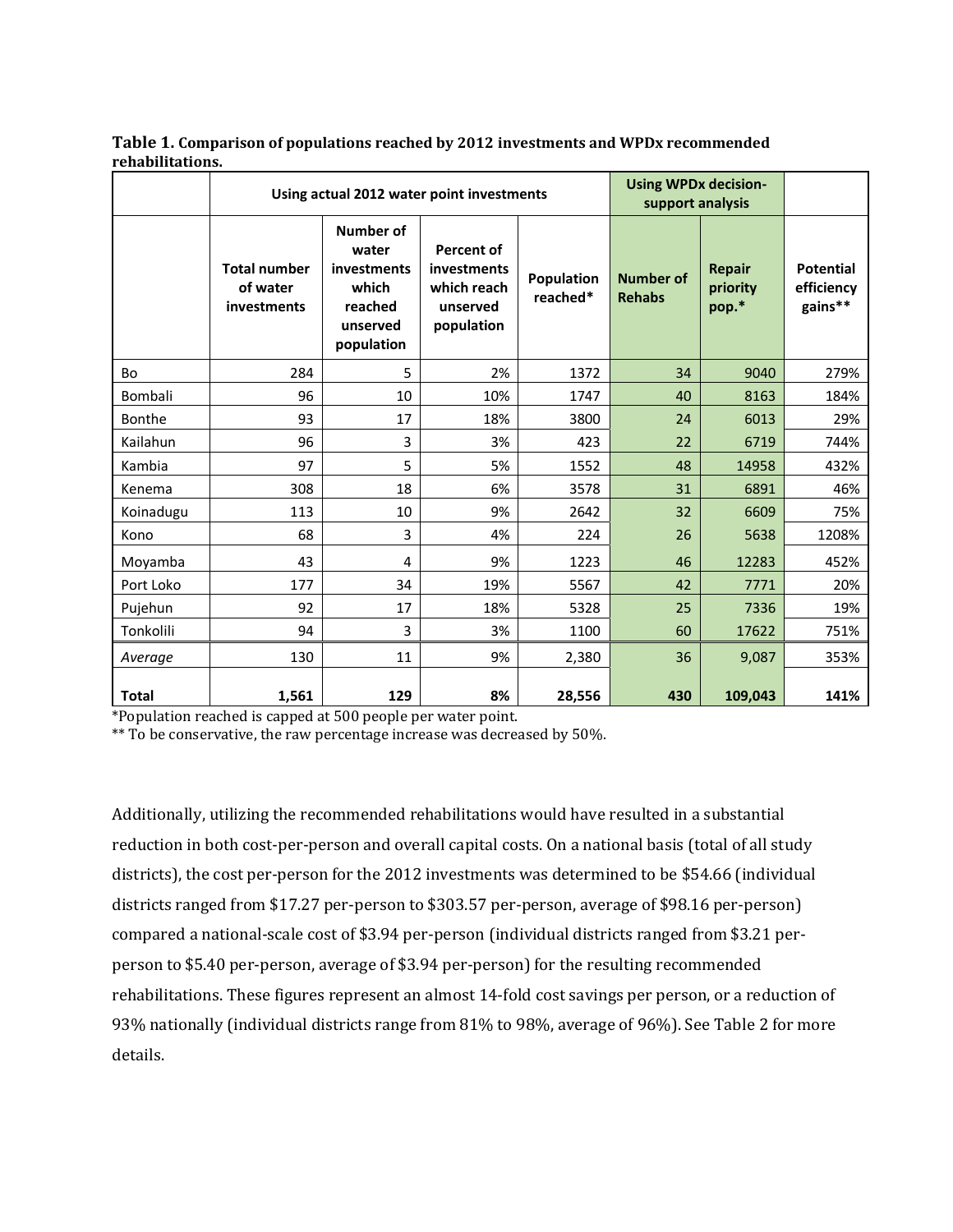Total estimated cost (for all districts) for the 2012 investments was determined to be \$1.561M (individual districts ranged from \$43,000 to \$308,000, average of \$130,083) compared to \$430,000 (individual districts ranges from \$22,000 to \$60,000, average of \$35,883) for the slate of recommended rehabilitations. These figures represent potential cost savings of 72% (individual districts ranged from -7% to 90%, average of 72%%).<sup>1</sup> The overall costs would likely be substantially higher if new construction costs were considered, assuming an average cost of \$10,000 for the installation of a handpump-equipped borehole. See Table 2 for more details.

|                      | Using actual 2012 water point<br>investments |                                                 | <b>Using WPDx decision-support</b><br>analysis |                                                 |  |  |
|----------------------|----------------------------------------------|-------------------------------------------------|------------------------------------------------|-------------------------------------------------|--|--|
| <b>District Name</b> | <b>Estimated cost of</b><br>repair (USD)     | <b>Estimated cost</b><br>per person<br>(USD/pp) | <b>Estimated cost</b><br>of repair (USD)       | <b>Estimated cost</b><br>per person<br>(USD/pp) |  |  |
| <b>Bo</b>            | \$284,000                                    | \$207.00                                        | \$34,000                                       | \$3.76                                          |  |  |
| Bombali              | \$96,000                                     | \$54.95                                         | \$40,000                                       | \$4.90                                          |  |  |
| Bonthe               | \$93,000                                     | \$24.47                                         | \$24,000                                       | \$3.99                                          |  |  |
| Kailahun             | \$96,000                                     | \$226.95                                        | \$22,000                                       | \$3.27                                          |  |  |
| Kambia               | \$97,000                                     | \$62.50                                         | \$48,000                                       | \$3.21                                          |  |  |
| Kenema               | \$308,000                                    | \$86.08                                         | \$31,000                                       | \$4.50                                          |  |  |
| Koinadugu            | \$113,000                                    | \$42.77                                         | \$32,000                                       | \$4.84                                          |  |  |
| Kono                 | \$68,000                                     | \$303.57                                        | \$26,000                                       | \$4.61                                          |  |  |
| Moyamba              | \$43,000                                     | \$35.16                                         | \$46,000                                       | \$3.75                                          |  |  |
| Port Loko            | \$177,000                                    | \$31.79                                         | \$42,000                                       | \$5.40                                          |  |  |
| Pujehun              | \$92,000                                     | \$17.27                                         | \$25,000                                       | \$3.41                                          |  |  |
| Tonkolili            | \$94,000                                     | \$85.45                                         | \$60,000                                       | \$3.40                                          |  |  |
| Average              | \$130,083                                    | \$98.16                                         | \$35,833                                       | \$4.09                                          |  |  |
| <b>Total</b>         | \$1,561,000                                  | \$54.66                                         | \$430,000                                      | \$3.94                                          |  |  |

**Table 2. Comparison of costs for 2012 investments and WPDx recommended rehabilitations.**

#### **Discussion**

The results from this desktop study indicate that data-driven analyses would have resulted both in a greater number of unserved people reached and more cost-efficient investments. Due to some questions regarding the 2012 Sierra Leone inventory data quality, exact figures should be used with

<sup>1</sup> For Moyamba, the recommended number of rehabilitations exceeded the total number of investments made, resulting the -7% figure. Excluding Moyamba, the smallest percent cost savings was 57% for Tonkolili.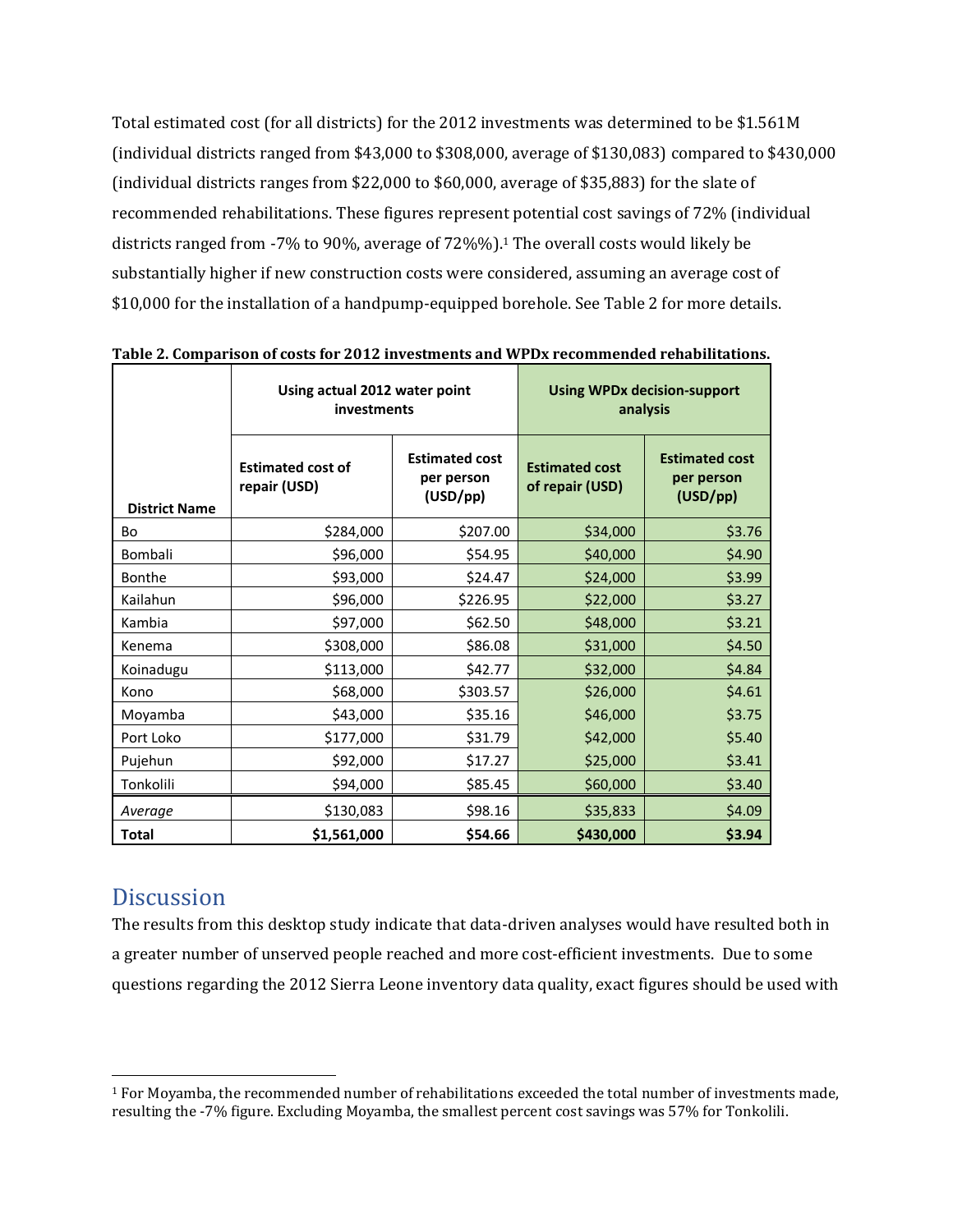caution, but it is clear that using evidence-based decisions would result in order of magnitude efficiencies for both populations reached and cost savings.

There are three key findings from the analysis. First, the study clearly demonstrates that the 2012 water point investment locations were not selected based on need. More densely populated areas were routinely prioritized, even when there were often multiple other working points in the nearby vicinity, while more remote populations remained without service (see Figure 1). There are a range of explanations for this discrepancy, but one logical conclusion would be that people living in more densely populated areas have better access to lobbying and influence over these decisions compared to people living in more remote regions. If the goal of the Ministry and/or district is to reach people who are currently unserved, the proposed data-driven approach provides an objective perspective regarding where to focus water investments in a more equitable way.

The second finding is that data-driven analyses would result in substantial cost savings both on perperson and overall budget scales. These cost savings arise because the recommended repairs focus on reaching the unserved, while the vast majority of 2012 investments were placed where the populations were served by other existing functional water points (so the population served by many of the new points was zero). There are substantially fewer water points rehabilitations recommended by the WPDx analysis, and yet still more people served. The potential cost savings associated with the improved decisions could free up additional funds for further rehabilitation and new constructions, as well as increased preventative maintenance and monitoring efforts.

The third finding is that there is likely a long way to go before the majority of water investment decisions are made with data-driven decisions. While this realization can be discouraging, it is important to recognize that even a small shift towards the inclusion of evidence-based recommendations from this type of analysis is an important step.

In terms of future work, one key area is to gain a better understanding of service levels within the more densely populated areas, especially those which may be served by piped systems not captured in the WPDx database. While one of the goals of Prioritization for Rehabilitation analysis is to prevent focus on areas which are already served, it is important to ensure that the higher population areas are served with an adequate number of points to avoid overtaxing existing points. Another key area for improvement for the analysis would be to gather more information on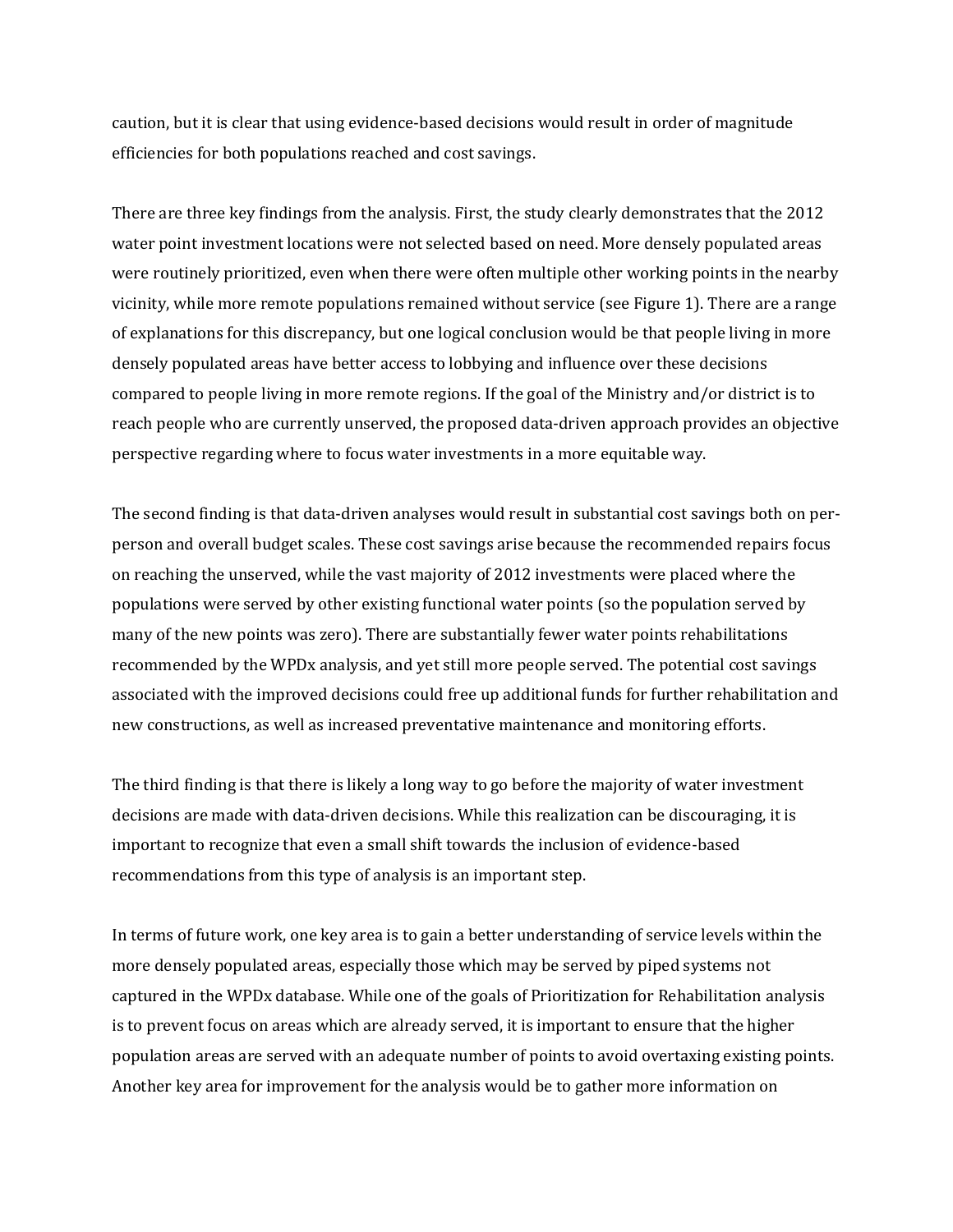rehabilitations versus new construction for a more accurate cost comparison. For this study, by assuming all points were rehabilitated, it is likely that we have underestimated the true cost differential between the actual and theoretical expenditures.

Suggested next steps in terms of recommendations for integrating this type of analysis into the decision processes of Sierra Leone include:

- Coordination between Ministry of Water Resources, district mapping officers and engineers, and NGOs to ensure the WPDx database is up to date ahead of national and district-level planning efforts.
- Completion of Priority Location for Rehabilitation analysis and review ahead of national and district-level budgeting and work-planning efforts.
- Discussion of results with district mapping officers and engineers to confirm results, discuss discrepancies, and make adjustments as needed. With additional inputs, it may be possible to tailor the tools based on new information (i.e., the existence of piped systems).
- Utilization of results to inform budget and workplan decisions.
- Conduct ex post evaluation using desktop methodologies combined with field studies to verify the potential positive impact for districts utilizing recommendations.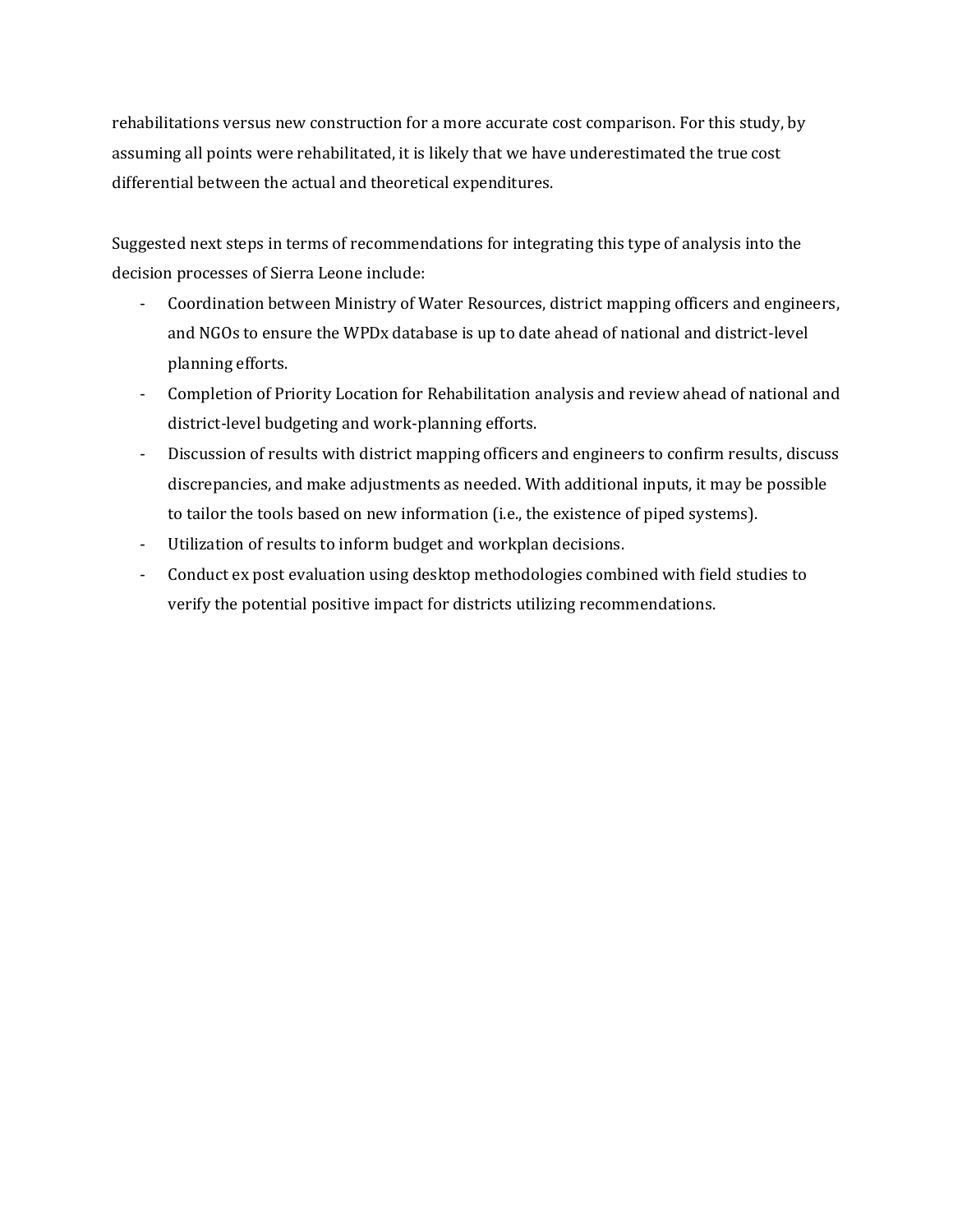# Appendix A. Desktop Study Methodology

The objective of the desktop study methodology is to determine how many additional people could have received water access (defined as access to a functional water point within 1km) if decisions about water point investments used evidence-based decision support tools rather than traditional approaches. This methodology relies on three key assumptions:

- 1. All water points in the target area have been captured in the dataset.
- 2. High resolution population estimates are accurate.
- 3. Between the time that decisions about water points were made and the time survey data was collected, functionality did not change significantly.

With these assumptions in mind, the following methodology will be used for assessment.

- 1. All the water points installed in the last calendar year of the data will be removed from the data to get a picture of the water service landscape at the end of the year before the water point survey.
- 2. All water points that are not an improved source will be removed.
- 3. All functional water points in a given district will be mapped. If a national estimate of the impact of data is needed, the same process will be repeated for each district. A buffer with a diameter of 1km will be drawn around each water point. In cases where national standards exist on the acceptable distance to water points, this will be rounded to the nearest 100M and used instead of 1km.



4. The functional water point buffer areas will be layered over high-resolution population data from ESRI's Living Atlas2.



<sup>2</sup> <https://www.arcgis.com/home/item.html?id=0f83177f15d640ed911bdcf6614810a5>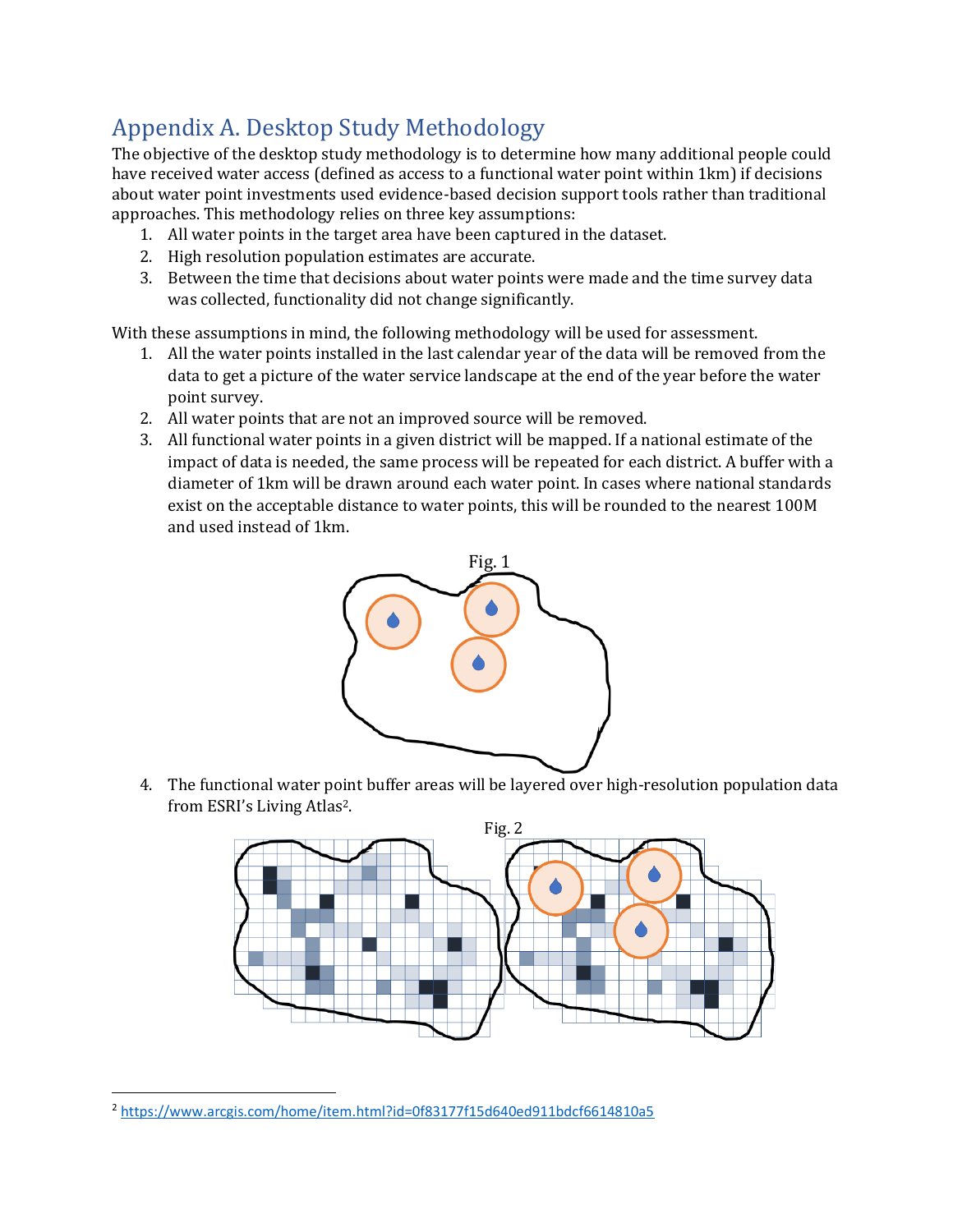5. The areas around functional water points will be subtracted from the population density layer. The remaining population density layer will now represent the population not yet served with water access.



6. All the water points that were installed or rehabilitated in the past year will be evaluated to represent the control scenario of existing decision-making processes. Each water point will be mapped and a buffer with a diameter of 1km will be added. This buffered area will be the areas that received service from new/rehabilitated water points.



7. The buffer area for new water points will be laid over the population that is not yet served. For each point, the number of people that are not yet served within the buffer area will be counted. This will capture the additional people reached as a result of new or rehabilitated water services. The total impact and average impact will be calculated.



8. The WPDx repair priority and decision support tools will be used to identify high impact locations for new and rehabilitated water points. If data is available to identify the ratio of new construction vs. rehabilitation, the same ratio will be applied to the WPDx decision support tools. If that data is not available, a 50% split will be estimated, with 50% of the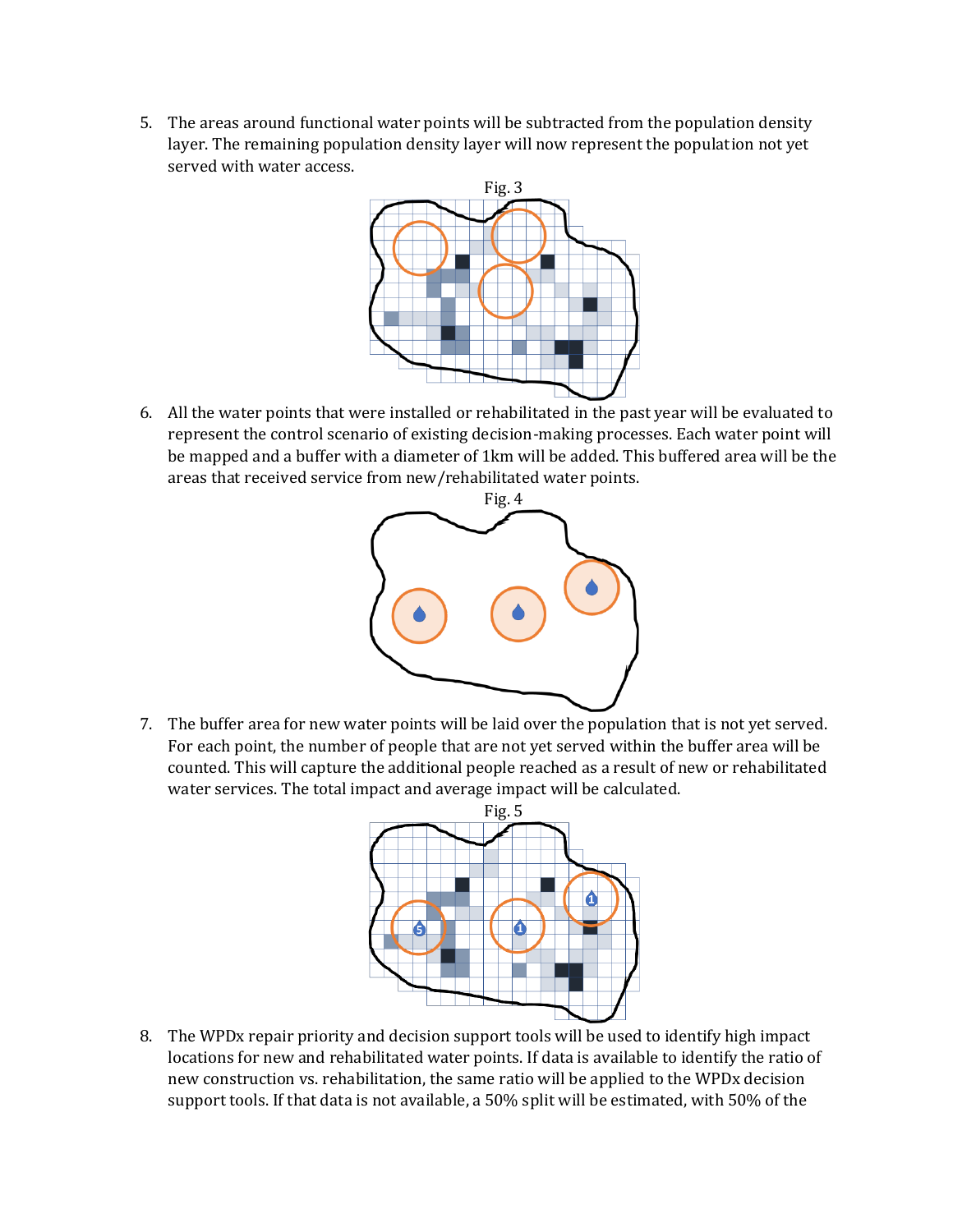total number of water points coming from the repair priority tool and 50% coming from the new construction repair priority tool. [Note: for the Sierra Leone analysis, all investments were assumed to be rehabilitations.] Once located, the total new population with access will be counted. In cases where the number of people exceeds local standards, the maximum allowable number of people will be counted. [Note: for the Sierra Leone analysis, raw populations reached according to the analysis were used and not discounted.]



- 9. The total numbers of people reached in the control scenario (i.e. without WPDx decision support tools) and data-use scenario (i.e. with WPDx decision support tools) will be compared. The difference between these figures represents the marginal increase in people that could have been reached if WPDx data was used in each district.
- 10. Recognizing that not all districts will use evidence in their decision-making processes, and that other factors such as political considerations will need to be considered, the maximum possible efficiency of WPDx should be discounted. This will conservatively be discounted by 50%